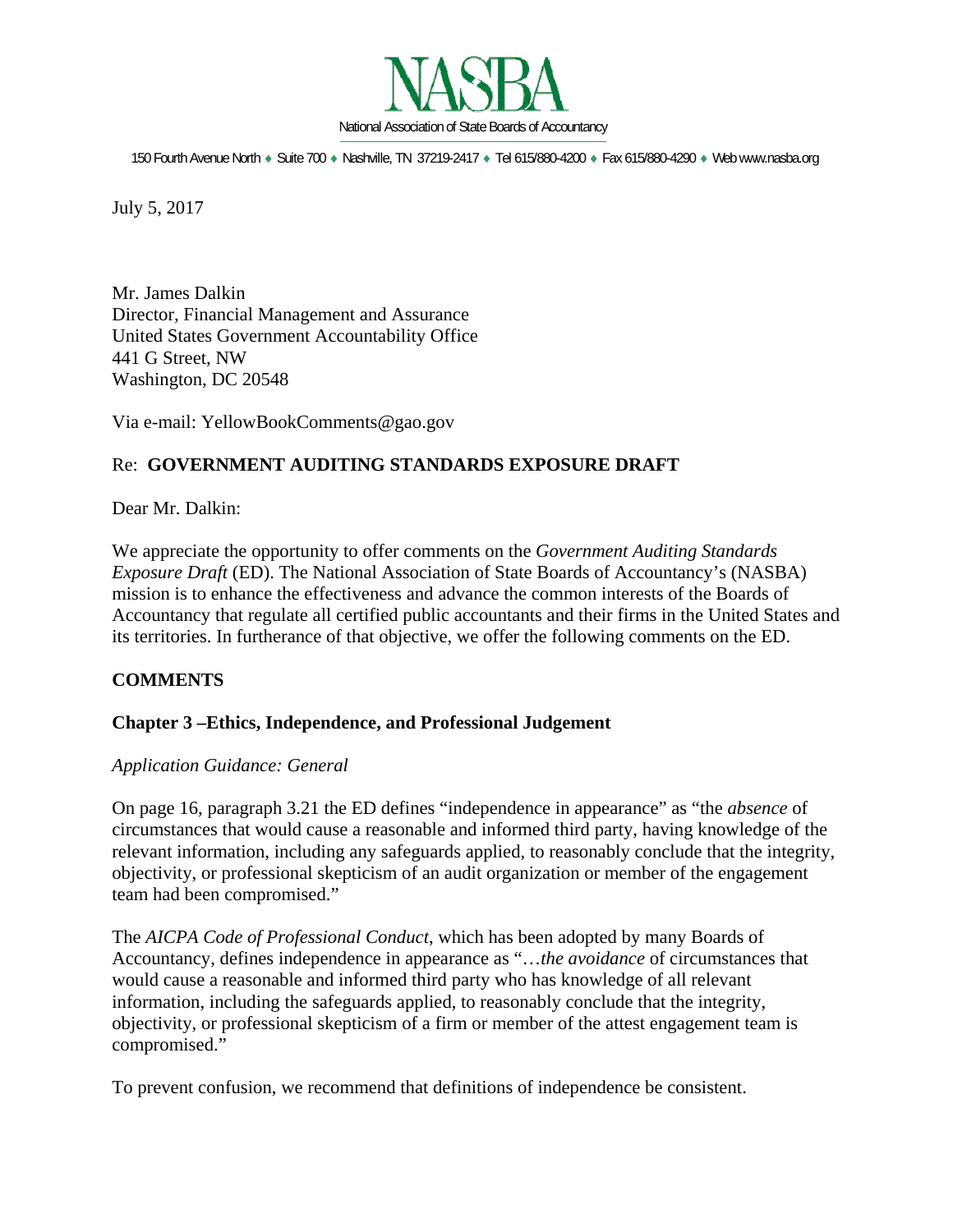Mr. James Dalkin July 5, 2017 Page 2 of 4

## **Chapter 4 – Competence and Continuing Professional Education**

### *Application Guidance: Subject Matter Categories of CPE*

Page 41, paragraph 4.24 lists standards and other matters applicable to auditing or to the engagement objectives. We recommend including the following:

- (i) Government Accounting Standards Board Statements, Concepts Statements, Interpretations, and Technical Bulletins, and
- (ii) Federal Accounting Standards Advisory Board standards and guidance.

## *Application Guidance: Programs and Activities That Qualify for CPE*

Page 44, paragraph 4.32 lists educational programs and activities which qualify for CPE. NASBA and AICPA have recently exposed for comment draft model rules for continuing professional education. Under proposed rule 6.5 – Activities qualifying for CPE credit, the sources of learning activities qualifying for CPE credit include Nano-learning programs. As these programs have been shown to be very effective in providing just-in-time learning, we would suggest the GAO consider including these as examples of educational programs and activities which qualify for CPE credits and permit the reduced hour increment for Nanolearning programs.

Also covered in the proposed draft model rules is awarding CPE credit for participation in a technical committee of an international, national or state professional association, council or member organization, or a governmental entity that supports professional services or industries that require unique and specific knowledge in accounting or tax compliance. As these groups frequently involve intensive study of selected areas, the GAO should consider awarding CPE credit for them as well if they are included in the final model rules.

#### **Chapter 5 – Quality Control and Peer Review**

Most State Boards of Accountancy mandate the peer review program in accordance with the AICPA peer review requirements for CPAs.

Thus, we recommend that GAGAS peer review requirements be developed in such a way that they do not conflict with the peer review requirements mandated by State Boards.

#### **Chapter 6 - Standards for Financial Audits**

#### *Requirements: Licensing and Certification*

Page 72, paragraph 6.4 states that "auditors engaged to conduct financial audits in the United States who do not work for a government audit organization should be licensed CPAs, persons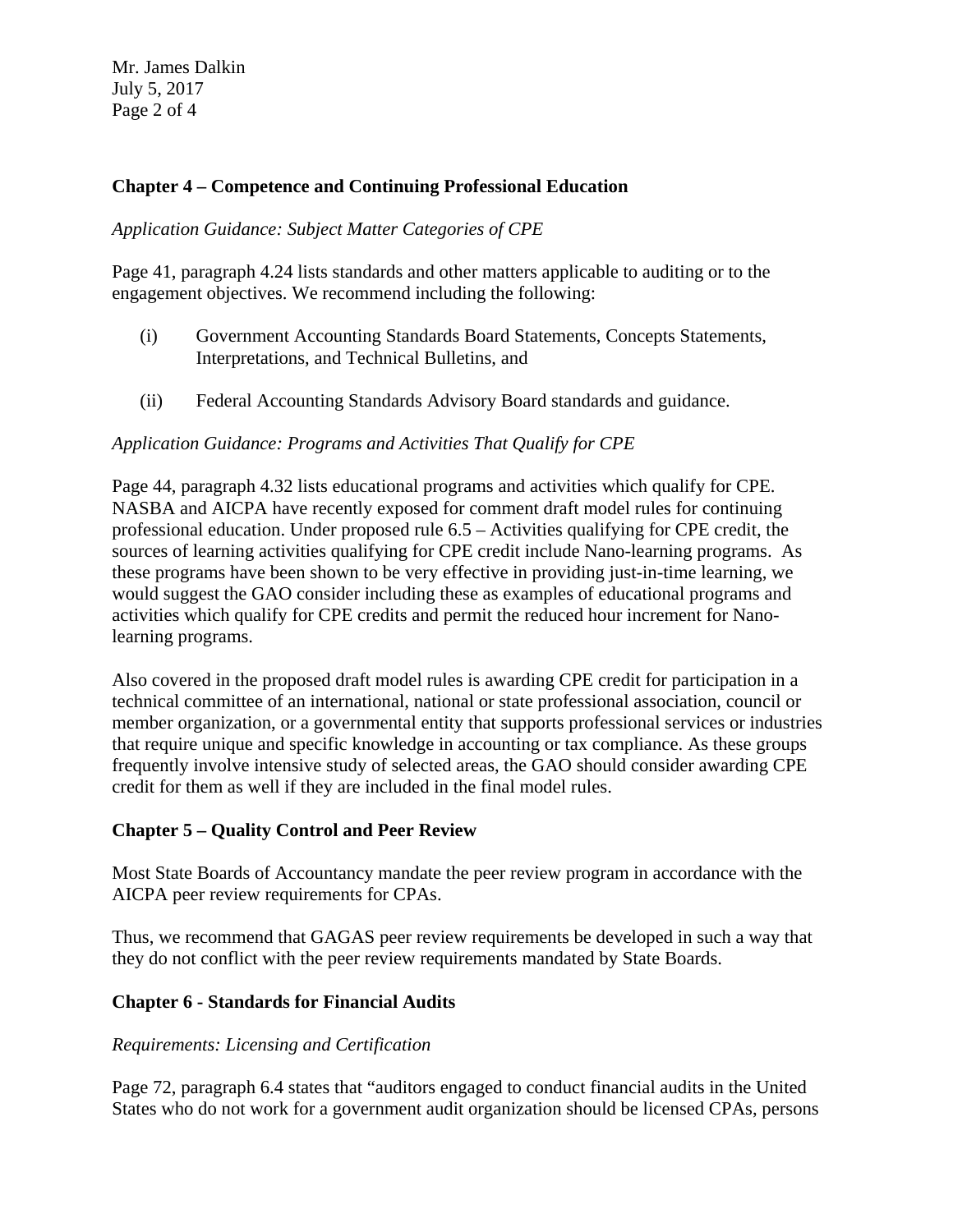Mr. James Dalkin July 5, 2017 Page 3 of 4

working for a licensed certified public accounting firm, or licensed accountants in states that have multiclass licensing systems that recognize licensed accountants other than CPAs."

We recommend changing the phrase "persons working for a licensed certified public accounting firm" to "persons working for a licensed certified public accounting firm under the supervision of a licensed CPA."

#### *Requirement: Waste and Abuse*

Page 75, paragraph 6.16 states: "…if auditors become aware of waste or abuse that could be quantitatively or qualitatively material to the financial statements or other financial data significant to the audit objectives, auditors should perform audit procedures to ascertain the potential effect on the financial statements or other financial data significant to the audit objectives." It is not always clear to auditors what is considered quantitatively or qualitatively material to the financial statements as related to waste or abuse. Due to the high degree of subjectivity, we recommend development of application guidance to provide examples that enable auditors to determine what is considered material or significant to the entity's operations, especially as related to qualitative considerations. We also suggest including additional guidance on audit procedures related to waste and abuse.

## *Application Guidance: Waste and Abuse*

- (i) Page 75, paragraph 6.17 states that "waste is the act of using or expending resources carelessly, extravagantly, or to no purpose." We recommend replacing the word "extravagantly" in this section, and throughout the document, with a more quantifiable term.
- (ii) Page 75, paragraph 6.18 states that "…Because the determination of abuse is subjective, auditors are not required to perform procedures to detect abuse in financial statements." It is not clear why a similar statement is not included in paragraph 6.17 as the determination of waste is also subjective.

## **Chapter 8 – Fieldwork Standards for Performance Audits**

Page 116, paragraph 8.95 states: "Auditors may request that management provide written representations as to the accuracy and completeness of information provided. However, this step is not a requirement for GAGAS performance audits."

We recommend that a representation letter should be required.